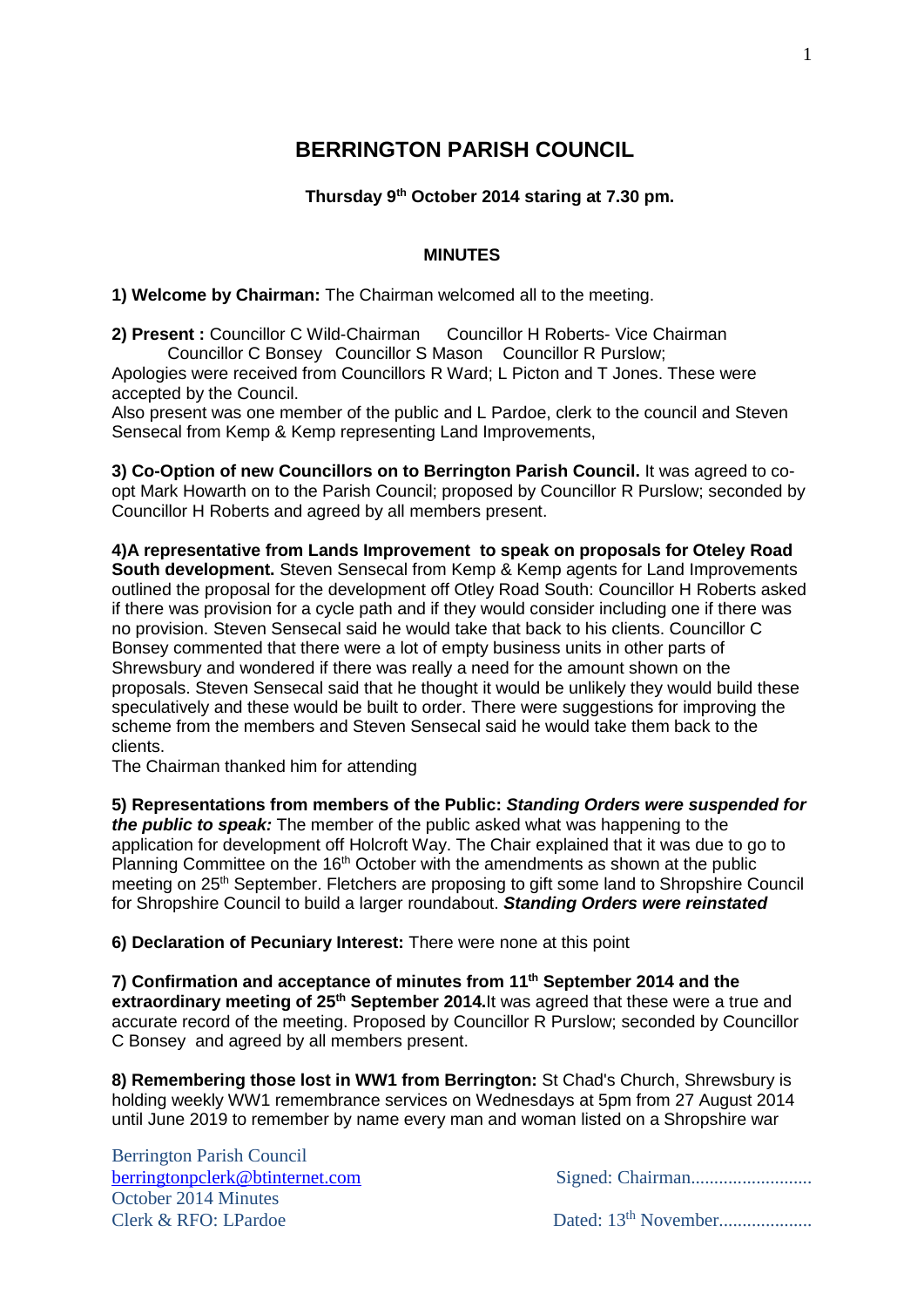memorial in the week of the 100th anniversary of their death.

On **22 October they** will be remembering **Charles Marston** of **Berrington**. I hope that you will be pleased to know that we are honouring his service and sacrifice in this way. All are welcome to any or all of these short (approx 1/4 hour) services and so I will also be contacting the appropriate Church to let them know about this service. Please publicise this however you can and we would be delighted anyone from the area were able to join us. Councillor C Wild said she would like to attend to represent the Parish Council. *Clerk to notify St Chad's*

**9) Matters arising:** clerk to report on any items not on the agenda; there was nothing to report.

**10) Highways: i)** clerk to report on any Highways matters. The clerk had nothing to report.

ii) Council to confirm speed watch application partnerships with Atcham, Buildwas, Cressage and Leighton & Eaton Constantine Parish Council. It was agreed that the Parish Council would be a partner in this scheme.

iii) Councillors to reports on Highways matters. There was nothing to report. **11) Financial Matters:**

i) Bank Reconciliation for Month End September 2014. It was agreed to accept the Bank reconciliation as presented by the clerk; proposed by Councillor R Purslow; seconded by Councillor H Roberts and agreed by all members present

ii) Accounts for payment: - list to be circulated at the meeting. It was agreed to pay the accounts as presented by the clerk. Proposed by Councillor R Purslow; seconded by Councillor H Roberts and agreed by all members present.

iii) Council to receive Annual Accounts from External Auditors: The Council received the report from the External Auditors.

iv) Council to agree to the purchase of new Chairs and table for use in the Community Centre; It was agreed to purchase new chairs and tables for use in the Community Centre. Proposed by Councillor R Purslow; seconded by Councillor S Mason and agreed by all members present.

## **12) Planning Matters:-**

### **i)Clerk to report on earlier applications:**

 Reference: 14/02406/OUT; Address; Proposed Residential Development South of Holcroft Way, Cross Houses, Shrewsbury, Shropshire. Proposal: Outline application for large scale mixed residential development to include means of access.1

. *The Parish Council does not support this application as Berrington is designated as Open Countryside and this is in conflict with that. A public meeting is to be held on Thursday 19th June for residents to meet and express their opinions and concerns. For full comments please see September 2014 minutes.*

● Reference:14/03225/FUL Address; Land south of Cross Houses, Shrewsbury, Shropshire Proposal: Erection of 3 no. Dwellings with detached double garages; alteration to existing access. After discussion it was agreed:

*The Parish Council does not support this application as Berrington is designated as Open Countryside and this is in conflict with that.* 

 Reference:14/03430/out Address: 9 & 10 Cantlop Road, Condover, Shrewsbury, SY5 7DB

Berrington Parish Council October 2014 Minutes Clerk & RFO: LPardoe Dated: 13th November....................

[berringtonpclerk@btinternet.com](mailto:berringtonpclerk@btinternet.com) Signed: Chairman................................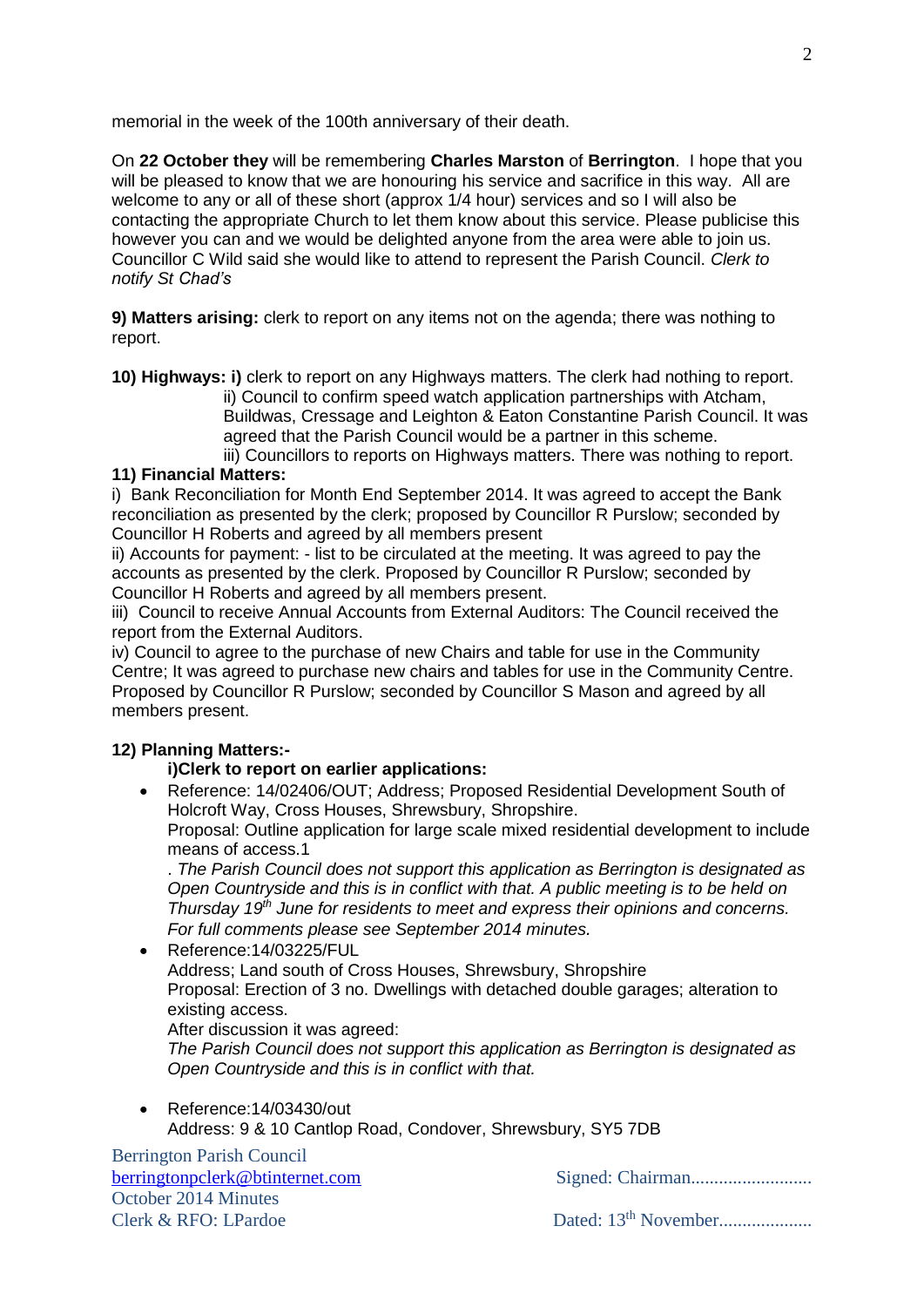Proposal: Outline application for the erection of 2 no replacement dwellings following the demolition of existing dwellings and associated outbuildings to include means of access and scale. *After discussion the Parish Council agreed* to pass no comment on this application. **Permission granted.**

Reference; 14/03446/FUL

Address: Disused Airfield, Condover, Shrewsbury, Shropshire Installation and operation of a solar farm and associated infrastructure. *After discussion it was agreed that the Parish Council supported this application.*

● Reference: 14/03675/FUL Address; 40, Lower Cross, Cross Houses, Shrewsbury, SY5 6JU Proposal: Erection of single storey extension to side elevation for dedicated disabled Facilities. *After discussion it was agreed that the Parish Council supported this application* **Permission granted**

## **ii)Council to consider new applications:**

Reference: 14/03959/LBC

Address: Berrington Hall, Berrington, Shrewsbury. SY5 6HA Proposal: Installation of an array of solar thermal panels on the south facing inner elevation of the main roof of the house consisting of three or four flat plate solar thermal collectors

After discussion it was agreed that the Parish Council fully supported this application Proposed Councillor H Roberts; seconded by Councillor R Purslow and agreed by all members present.

 Reference: 14/02406/OUT; Address; Proposed Residential Development South of Holcroft Way, Cross Houses, Shrewsbury, Shropshire. Proposal: Outline application for large scale mixed residential development to include means of access.

Amendment to the original proposal.

After discussion it was agreed that the Parish Council still object to this proposal on their original grounds but if Shropshire Council are minded to grant this application the Parish Council request that the new large roundabout put forward by Berrys should be incorporated in the development; Proposed by Councillor R Purslow and seconded by Councillor C Bonsey.

It was agreed that Councillor C Wild would speak on the application as a Shropshire Councillor .at the Planning \Committee meeting on 16<sup>th</sup> October 2014. There was no member from the Parish Council available to speak.

**iii) Council to consider any new applications received after 28th September 2014** There were no new applications.

### **13) Correspondence Received:** This was noted.

14**) Place Plan Review 2014/15 Council to consider updating this.** This matter was deferred to the November meeting

**15) Parish Matters:** Councillor R Purslow stated that the dogs are still barking all day long. Also there was a near accident this week when the school bus had stopped and was letting children off and a motorist overtook the bus and just missed a collision.

Councillor S Mason reported that the part night lighting had been done and since then the street light opposite 46/47 Lower Cross was out altogether.

Berrington Parish Council October 2014 Minutes Clerk & RFO: LPardoe Dated: 13th November....................

[berringtonpclerk@btinternet.com](mailto:berringtonpclerk@btinternet.com) Signed: Chairman................................